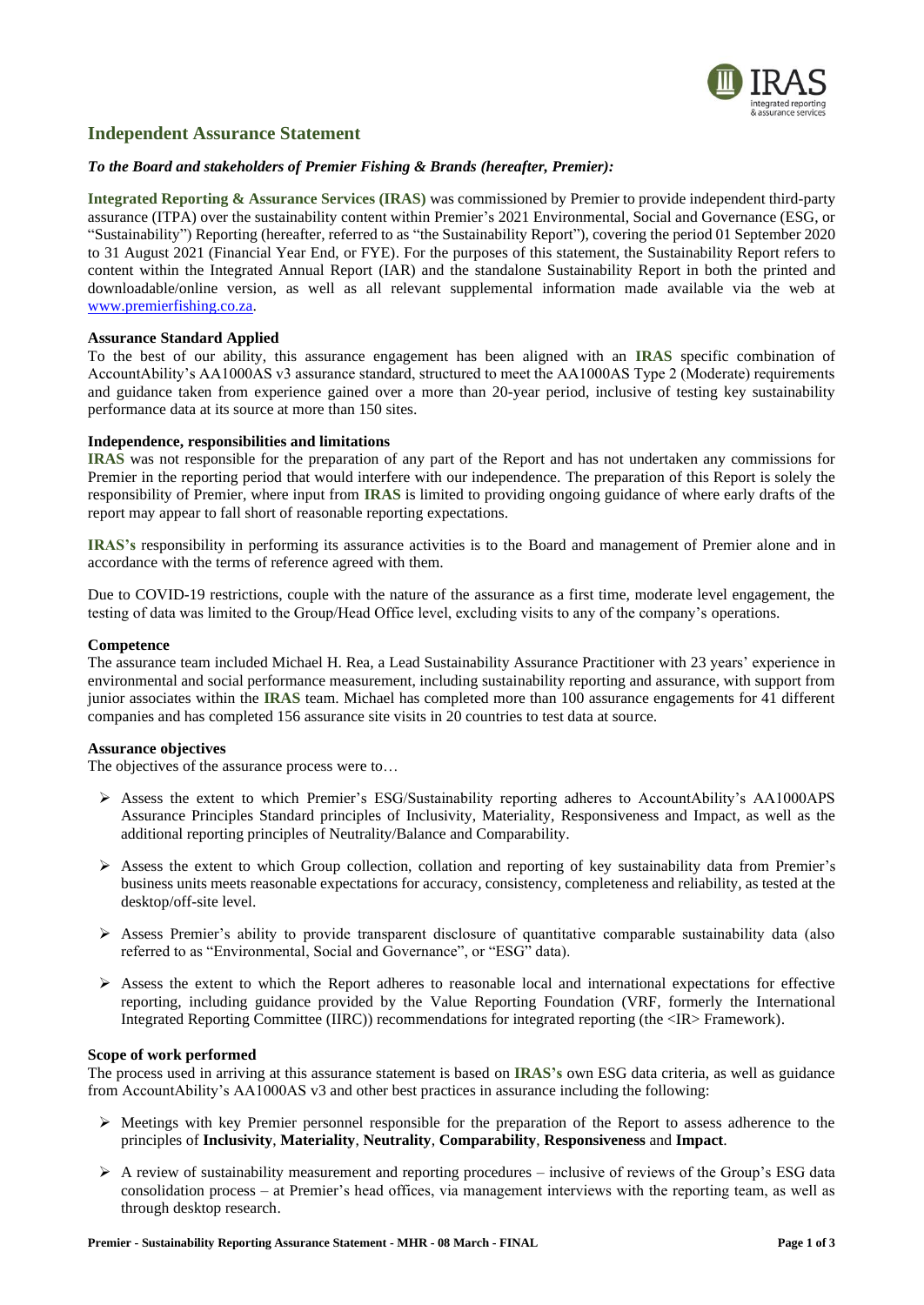

- $\triangleright$  A review of data collection, collation and reporting procedures at the Group level, with specific reference to the ESG data points detailed in the ESG Data Table presented on pages 3 to 9 of the company's 2021 SR.
- $\triangleright$  Reviews of drafts of the Report for any significant errors and/or anomalies, inclusive of any lapses in the reporting of material issues identified during our internal and external materiality assessments.
- $\triangleright$  Reviews of drafts of the Report to test for adherence to reasonable reporting expectations.
- $\triangleright$  A series of interviews with the individuals responsible for collating and writing the Sustainability Report in order to ensure sustainability performance assertions could be duly substantiated.

Although **IRAS** reviews all 203 ESG data indicators within our Sustainability Data Transparency Index (SDTI), specific attention and further review was paid to the following 33 ESG data points:

#### **Labour**

- 1. Number of employees and contractors as at FYE
- 2. Percentage of employees who are deemed HDSA
- 3. Percentage of Management who are deemed HDSA
- 4. Percentage of employees who are female
- 5. Percentage of employees who are deemed permanent
- 6. Percentage of employees who are unionised
- 7. Employee Turnover Rate
- 8. Total number of Person Hours Worked (PHW)
- 9. Absenteeism Rate
- 10. Number of days lost due to industrial action/strikes
- 11. Rand value of training spend per person trained

#### **Environment**

- 1. Total Direct Energy Consumption (GJ)
- 2. Total Indirect Energy Consumption (GJ)
- 3. Total Energy Consumption (GJ)
- 4. Total Electricity Consumption (MWh)
- 5. Average electricity Consumption per PHW
- 6. Total carbon emissions (Tons  $CO<sub>2</sub>e$ ) Scope 1
- 7. Total carbon emissions (Tons  $CO<sub>2</sub>e$ ) Scope 2

# **Health & Safety**

- 1. Number of Fatalities
- 2. Number of First Aid Cases (FACs)
- 3. Number of Medical Treatment Cases (MTCs)
- 4. Number of Lost Time Injuries (LTIs)
- 5. Total Number of Recordable Injuries
- 6. Fatal Injury Frequency Rate (FIFR)
- 7. Lost Time Injury Frequency Rate (LTIFR)
- 8. Total Recordable Injury Frequency Rate (TRIFR)
- 8. Average Carbon Emissions per PHW (T/PHW)
- 9. Total Water Consumption (kl)
- 10. Average Water Consumption per PHW (l/h)
- 11. Total non-hazardous waste sent to landfill (tonnes)
- 12. Total hazardous waste sent for disposal (tonnes)
- 13. Total volume of waste sent for recycling (tonnes)
- 14. Percentage of waste sent for recycling (tonnes)

### **Findings & Recommendations**

Based on our prior SDTI analyses of their sustainability reporting, we believe Premier's ESG data collection, collation and reporting processes have demonstrated significant improvement during the current reporting period. However, we believe that Premier still demonstrates the potential for additional enhancement with respect to systems and controls throughout the Group. Nonetheless, the current Sustainability Report reasonably reflects an accurate accounting of Premier's performance, including the review of data collected, collated and reported by the various business units.

#### *Reporting & Assurance Principles*

- $\triangleright$  As per a review of management assertions, including Group level discussions, Premier reasonably engages key stakeholders, thus meeting the requirements of *Inclusivity*. However, we believe that opportunity for improvement exists with respect to ensuring that formal policies and procedures are established for stakeholder engagement.
- $\triangleright$  The content of the Report does not differ in any significant way from our analysis of the material issues discussed within Premier or in its sphere of influence. Adequate systems and controls appear to be in place to identify and prioritise the company's "most material issues", thereby meeting reasonable *Materiality* expectations.
- $\triangleright$  As per a review of management assertions, inclusive of discussions at the Group level, Premier reasonably addresses stakeholder concerns through engagement, inclusive of, but not limited to, the content within its Integrated Annual and Sustainability reports, thereby meeting reasonable *Responsiveness* expectations.
- $\triangleright$  As per a review of management assertions, inclusive of discussions at the Group level, it is reasonable to assert that Premier addresses some of its most material impacts on stakeholders and the natural environment in which it operates through risk management policies and procedures at both the Group and Business Unit levels. However, we believe that more can be done to improve Premier's ability to demonstrate how actions, particularly at the subsidiary level, affect their broader ecosystems, and what is being done to mitigate these impacts. At a moderate level, we believe